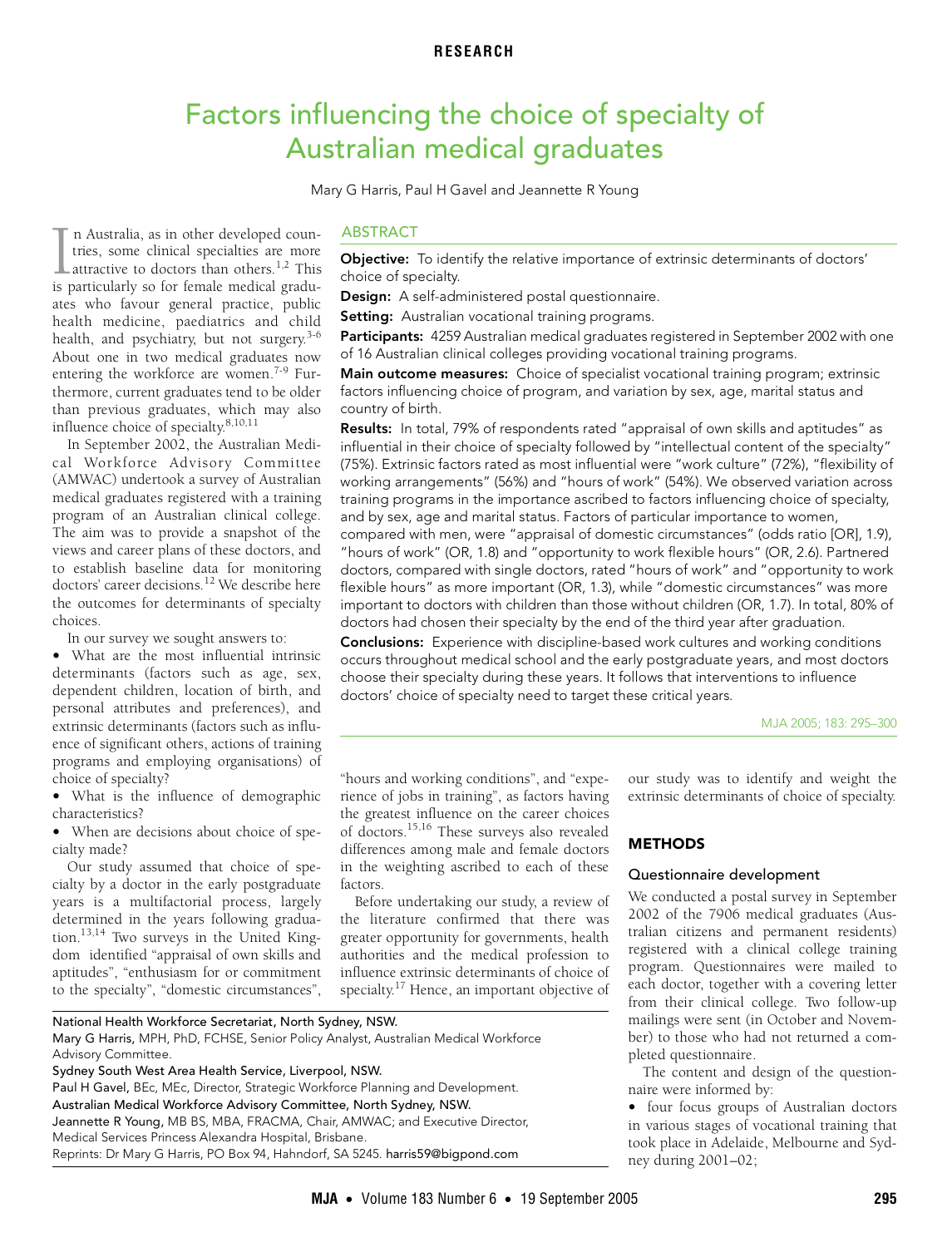<span id="page-1-0"></span>1 Specialty and demographic characteristics of doctors in vocational training in Australia in 2002

| Specialty training program   | Response<br>rate  | Percentage<br>of total | Average age<br>(years) | Female | Married/<br>partnered | Dependent<br>children | Medical<br>school<br>overseas |
|------------------------------|-------------------|------------------------|------------------------|--------|-----------------------|-----------------------|-------------------------------|
| Adult medicine*              | 795/1571 (50.6%)  | 18.7%                  | 32.2                   | 46.0%  | 71.1%                 | 29.2%                 | 11.8%                         |
| General practice             | 754/1390 (54.2%)  | 17.7%                  | 33.1                   | 65.6%  | 71.1%                 | 36.9%                 | 19.5%                         |
| Surgery                      | 677/1346 (50.3%)  | 15.9%                  | 30.9                   | 18.5%  | 61.3%                 | 26.8%                 | 9.5%                          |
| Anaesthesia <sup>†</sup>     | 510/940 (54.3%)   | 12.0%                  | 32.3                   | 37.0%  | 70.1%                 | 29.1%                 | 10.4%                         |
| Emergency medicine           | 408/646 (63.2%)   | 9.6%                   | 33.2                   | 43.6%  | 72.7%                 | 34.2%                 | 22.1%                         |
| Psychiatry                   | 361/698 (51.7%)   | 8.5%                   | 35.9                   | 55.7%  | 72.6%                 | 38.8%                 | 24.7%                         |
| Paediatrics and child health | 275/466 (59.0%)   | 6.5%                   | 32.0                   | 66.4%  | 72.0%                 | 35.4%                 | 14.5%                         |
| Radiology                    | 153/264 (58.0%)   | 3.6%                   | 30.9                   | 42.1%  | 65.6%                 | 19.7%                 | 7.8%                          |
| Obstetrics and gynaecology   | 129/203 (63.5%)   | 3.0%                   | 31.9                   | 66.7%  | 62.8%                 | 23.4%                 | 15.5%                         |
| Pathology                    | 128/237 (54.0%)   | 3.0%                   | 32.7                   | 50.4%  | 73.2%                 | 35.4%                 | 12.5%                         |
| Ophthalmology                | 69/90 (76.7%)     | 1.6%                   | 32.6                   | 29.4%  | 66.7%                 | 26.1%                 | 0.0                           |
| Total                        | 4259/7851 (54.2%) | 100.0%                 | 32.5                   | 46.4%  | 69.3%                 | 31.5%                 | 14.6%                         |

\* "Adult medicine" includes trainees with the Royal Australasian College of Physicians Adult Medicine Division (response rate, 666/1342), Australasian Faculty of Occupational Medicine (response rate, 24/51), Australasian Faculty of Public Health Medicine (response rate, 30/45), Australasian Faculty of Rehabilitation Medicine (response rate, 58/101) and Royal Australasian College of Medical Administrators (response rate, 17/32).

† "Anaesthesia" includes trainees with the Australian and New Zealand College of Anaesthetists (response rate, 484/729) and the Joint Faculty of Intensive Care Medicine (response rate, 26/211). ◆

- similar international surveys; and
- a review of the literature.

Keywords used to search for articles from Canada, the United States, the UK, Europe and Australia included "medical practitioners", "physicians", "junior doctors", "career plans", "career trends", "career choice", "career decision-making", and "choice of specialty". Over 250 articles were retrieved, of which 150 were considered relevant. A total of 22 factors influential in doctors' choice of specialty were identified and were listed in the questionnaire. In addition, the questionnaire provided opportunity for participants to list "other" factors of importance. Participants rated, on a five-point Likert scale (0–4), the influence of each factor on their choice of specialty.

For the analysis, 17 specialties were grouped into 11 categories ([Box 1](#page-1-0)). Four specialties (public health medicine, rehabilitation medicine, occupational medicine and medical administration) with small numbers and closely aligned with adult medicine were merged with adult medicine. Intensive care respondents were merged with anaesthesia, and dermatology was excluded because of small numbers (adjusted baseline number of doctors, 7851).

Intrinsic characteristics included age, sex, marital status, dependent children, and location of medical school (Australia or overseas). Extrinsic factors included hours of work and full-time/part-time training

program status. These were examined because they were considered to be an indication of the working conditions and availa-bility of flexible training arrangements.<sup>[5](#page-5-16),[6](#page-5-3)</sup>

The questionnaire was tested in a pilot study involving 66 participants from three vocational training programs.

### Statistical analysis

In addition to descriptive analysis, ordinal logistic regression modelling using Stata statistical software, release 8.2 (Stata Corporation, College Station, Tex, USA) was used to explore variation in factors influencing choice of specialty across training programs and trainee characteristics.

#### Ethics approval

Ethics approval was obtained through the Australian Institute of Health and Welfare.

### RESULTS

Of 7851 doctors, 4259 (54%) returned completed questionnaires. The age, sex, medical school and specialty training program profile of respondents was consistent with that of the target population(s).<sup>[12](#page-5-9)</sup>

### Specialty and background characteristics

Specialties with the largest representation were adult medicine, general practice, surgery and anaesthesia ([Box 1](#page-1-0)) and these profiles were similar to those of the target population[.18](#page-5-17) Respondents' average age was 32.5 years, 31.5% had dependent children, almost 70% had partners, and 15% graduated from an overseas medical school. Not surprisingly, across specialty groups there was a significant variation in the demographic characteristics of respondents (*P* < 0.01 for all variables). Of the 625 respondents who graduated from an overseas medical school, 603 (96%) were born overseas.

# Full time/part-time training status and hours of work

In total, 9.7% of respondents were training on a part-time or job-share basis, and across training programs there was wide variation in the proportion of doctors training parttime (*P* < 0.01) and in the number of hours worked on average per week by full-time trainees ([Box 2\)](#page-2-0).

# Timing of decision on specialty training program

Respondents were asked to indicate at what stage they chose their current specialty (eg, before entry to medical school, by the end of medical school, or the postgraduate year when this decision was made). In total, 37% of doctors had made their choice by the end of postgraduate year 1 (PGY 1), 43% during PGY 2 or 3, while a further 9% made this decision during PGY 4 or 5. For 11% of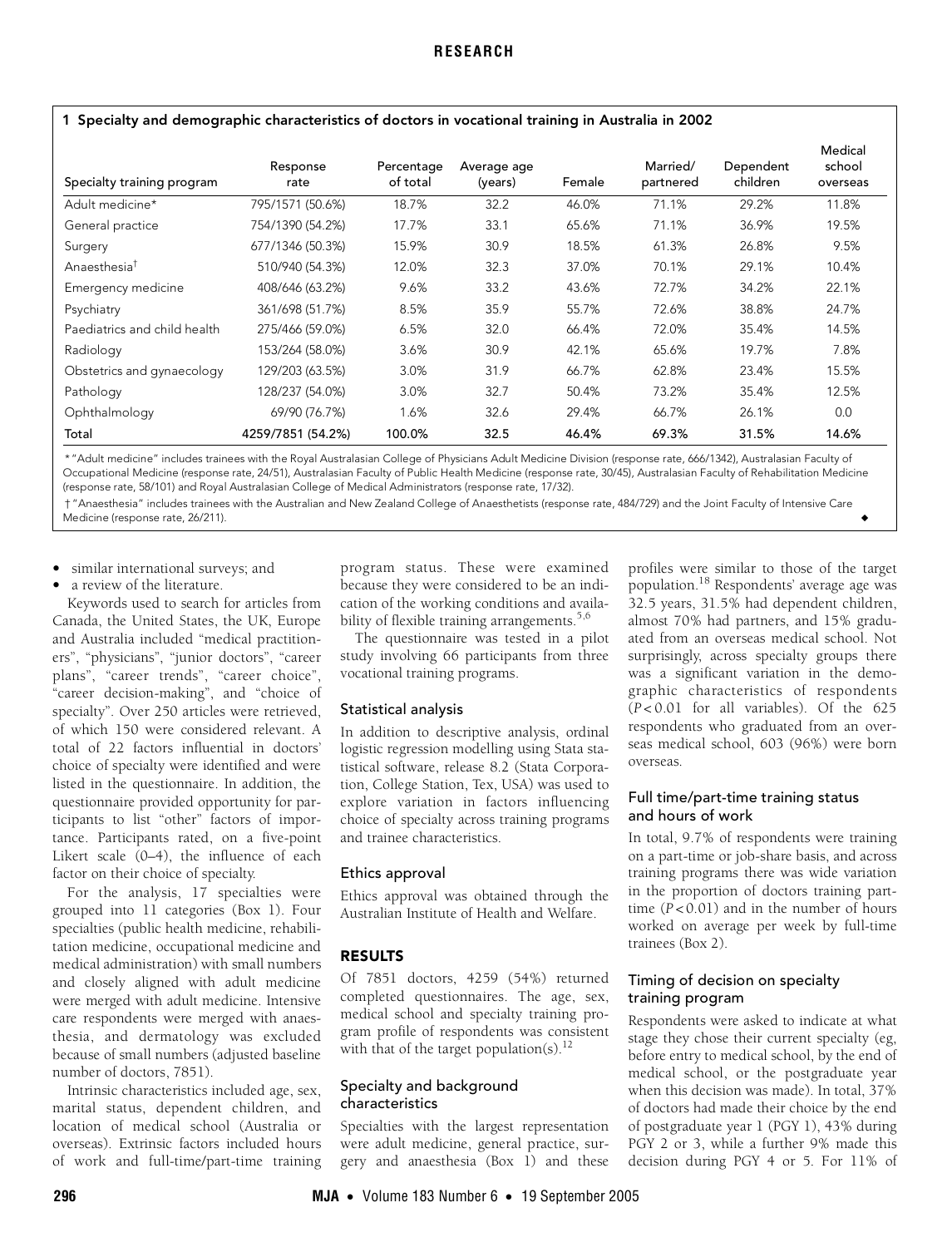# <span id="page-2-0"></span>2 Training program, by full-time/part-time training status and average hours worked per week, by doctors in vocational training in Australia, 2002

| Specialty training program   | Number (%)<br>part-time or<br>job-share doctors* | Average number of<br>hours worked per week (range)<br>by full-time trainees* |
|------------------------------|--------------------------------------------------|------------------------------------------------------------------------------|
| Adult medicine               | 59/779 (7.6%)                                    | $51.6(5 - 110)$                                                              |
| General practice             | 142/725 (19.6%)                                  | 44.8 (5-120)                                                                 |
| Surgery                      | 13/668 (1.9%)                                    | $61.2(8-120)$                                                                |
| Anaesthesia                  | 19/499 (3.8%)                                    | 50.3 (24-120)                                                                |
| Emergency medicine           | 58/399 (14.5%)                                   | 46.6 (30-100)                                                                |
| Psychiatry                   | 63/359 (17.5%)                                   | 49.3 (24-100)                                                                |
| Paediatrics and child health | 34/266 (12.8%)                                   | $48.6(6 - 80)$                                                               |
| Radiology                    | 4/153 (2.6%)                                     | 49.5 (4-100)                                                                 |
| Obstetrics and gynaecology   | 3/129(2.3%)                                      | 57.4 (20-101)                                                                |
| Pathology                    | 9/126(7.1%)                                      | 45.5 (4-90)                                                                  |
| Ophthalmology                | 0/69(0.0)                                        | 51.2 (40-80)                                                                 |
| Total                        | 404/4171 (9.7%)                                  | 51.6 (4-120)                                                                 |

\* The questions asked were "Are you in full-time or part-time or job-share training?" and "During the past month, on average, how many hours have you worked per week?"

doctors, choice of specialty did not occur until 6 or more years after completion of their basic medical degree [\(Box 3](#page-2-1)). Trainee surgeons tended to choose their specialty earlier than other trainees. No differences were observed between male and female trainees in the timing of the decision about a specialty training program, while more recent graduates (eg, those graduating in 1996–2000) tended to decide on their specialty earlier in their career than graduates before this time  $(P < 0.01)$ .

# Determinants of specialty choice

Respondents rated on a scale of 0–4 their estimate of the influence of each of the factors listed in [Box 4](#page-3-0) on their current choice of specialty  $(0 = not at all; 4 = a great)$ deal). Three intrinsic factors were rated as having the greatest influence: "appraisal of own skills and aptitudes", "the intellectual content of the specialty", and "interest in helping people". These were followed by seven extrinsic factors, the most important of which were the "atmosphere/work culture typical of the specialty", "work experience since graduation" and "opportunity to work flexible hours".

Differences across training programs in the weighting ascribed to the 23 factors influencing choice of training specialty, controlling for sex, age, marital status and other background characteristics, are shown in [Box 4](#page-3-0) and [Box 5.](#page-4-0) The first of two sets of analyses explored differences between general practice trainees and trainees in the other specialties (as a group), while the second examined differences among specialties, excluding general practice trainees. These analyses indicated that general practice trainees, compared with other trainees, ascribed greater importance to "interest in helping people", "appraisal of own domestic circumstances", "opportunity to work flexible hours", "number of years required to complete training", and "experience of specialty as a medical student".

Trainees in emergency medicine, anaesthesia, psychiatry, pathology and ophthalmology were more likely to ascribe importance to "opportunity to work flexible hours", while this factor was of less importance to trainees in obstetrics and gynaecology and adult medicine. Trainees in surgery ascribed greater importance to the influence of consultants/mentors than trainees in the other nine training programs. Not surprisingly, "opportunity to do procedural work" was of greater importance to trainees in surgery, obstetrics and gynaecology, ophthalmology, anaesthesia and emergency medicine than to trainees in the other programs.

Differences were observed between male and female doctors in the weighting ascribed to the various extrinsic factors influencing choice (*P* < 0.01). Factors of particular importance to women compared with men were "opportunity to work flexible hours" (67% [1307/1951] of women rated this factor as important compared with 45% [1003/2253] of men; OR, 2.6), and "hours of work" (61% [1193/1952] of women, 47% [1066/2255] of men; OR, 1.8). Differences in rankings were also observed based on age, marital status and dependent children (or not). Of greater importance to younger trainees (< 30 years v ≥ 30 years) was "experience as a medical student" (respectively, 50% [678/1363] and 35% [1018/2939]; OR, 1.6), while factors of more importance to partnered doctors than to single doctors were "hours of work" and "opportunity to work flexible hours"

# <span id="page-2-1"></span>3 Timing of decision on specialty training program of doctors in vocational training in Australia, by training program, 2002

|                                             | By end of         |       |         | Postgraduate year |               |        |
|---------------------------------------------|-------------------|-------|---------|-------------------|---------------|--------|
| Training program                            | medical<br>school | 1     | $2 - 3$ | $4 - 5$           | $\geqslant 6$ | Total  |
| Adult medicine ( $n = 793$ )                | 13.4%             | 16.0% | 47.2%   | 10.1%             | 13.3%         | 100.0% |
| General practice ( $n = 743$ )              | 24.5%             | 22.2% | 37.1%   | 7.0%              | 9.1%          | 100.0% |
| Surgery ( $n = 674$ )                       | 40.7%             | 28.5% | 23.7%   | 3.6%              | 3.6%          | 100.0% |
| Anaesthesia ( $n = 507$ )                   | 7.9%              | 10.5% | 58.0%   | 12.6%             | 11.1%         | 100.0% |
| Emergency medicine ( $n = 408$ )            | 4.7%              | 11.5% | 55.9%   | 13%               | 14.9%         | 100.0% |
| Psychiatry ( $n = 359$ )                    | 16.7%             | 7.2%  | 40.7%   | 7.2%              | 28.1%         | 100.0% |
| Paediatrics and child health<br>$(n = 273)$ | 28.9%             | 13.2% | 45.1%   | 9.5%              | 3.3%          | 100.0% |
| Radiology ( $n = 153$ )                     | 11.1%             | 11.1% | 51.6%   | 17.6%             | 8.5%          | 100.0% |
| Obstetrics and gynaecology<br>$(n = 128)$   | 25.8%             | 13.3% | 47.7%   | 7.0%              | 6.3%          | 100.0% |
| Pathology ( $n = 126$ )                     | 15.1%             | 12.7% | 39.7%   | 13.5%             | 19.1%         | 100.0% |
| Ophthalmology ( $n = 69$ )                  | 31.9%             | 14.5% | 44.9%   | 2.9%              | 5.7%          | 100.0% |
| Total $(n = 4233)$                          | 20.1%             | 16.7% | 43.0%   | 9.0%              | 11.2%         | 100.0% |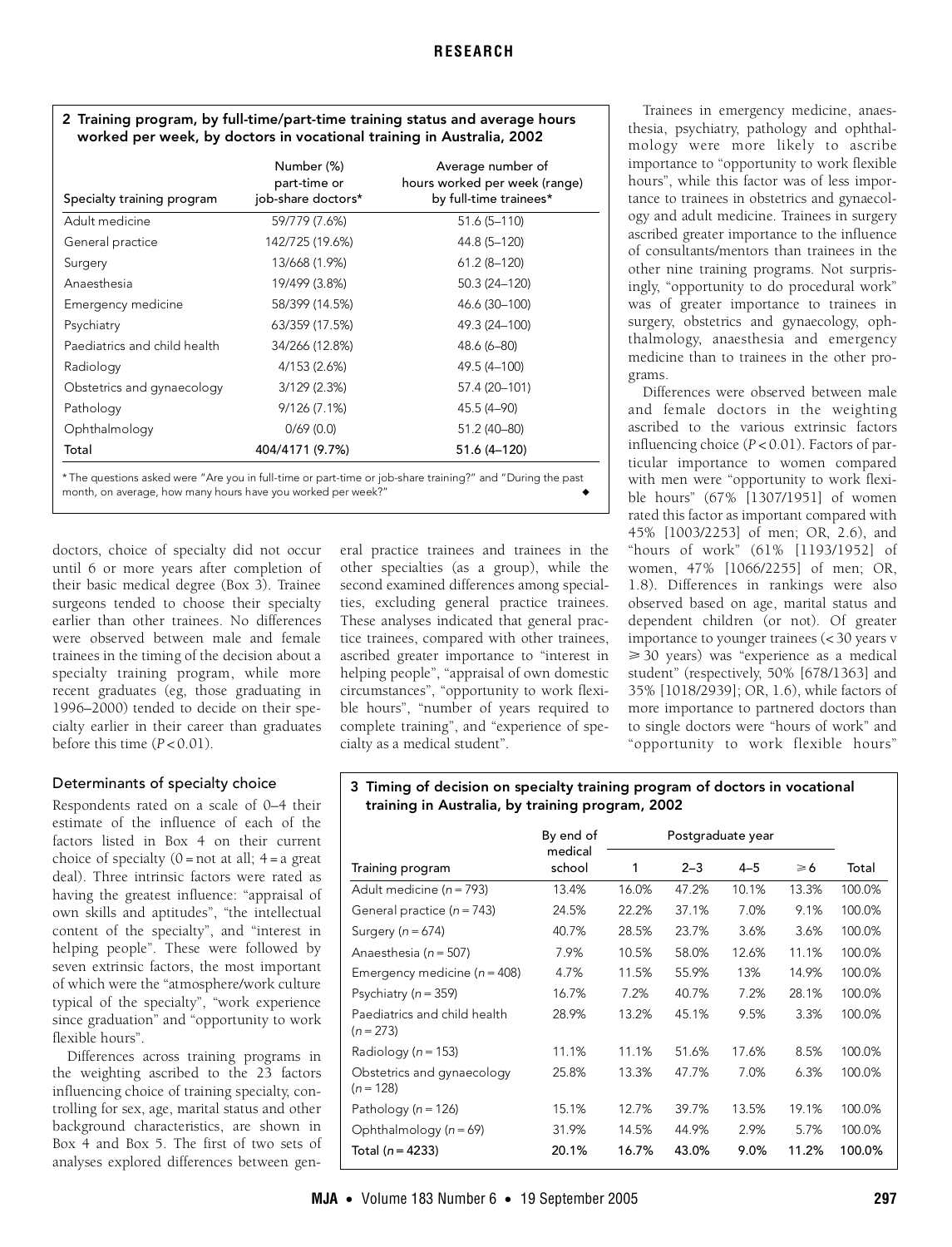# **RESEARCH**

#### <span id="page-3-0"></span>4 Extrinsic and intrinsic factors influencing choice of specialty of Australian doctors in vocational training, by general practice trainees and trainees in other clinical specialties, 2002

|                                                                               |                                       |                    | General practice trainees        |                    | Trainees in other<br>specialties |                           |
|-------------------------------------------------------------------------------|---------------------------------------|--------------------|----------------------------------|--------------------|----------------------------------|---------------------------|
| Factors influencing choice of specialty (ie, 3 or 4 on a Likert scale of 0-4) | Total rating factor<br>as influential | No. of<br>trainees | Mean score<br>(Likert<br>scale)* | No. of<br>trainees | Mean score<br>(Likert<br>scale)* | Odds<br>$ratio^{\dagger}$ |
| <b>Extrinsic factors</b>                                                      |                                       |                    |                                  |                    |                                  |                           |
| Work culture typical of the specialty                                         | 3051/4229 (72.1%)                     | 744                | 2.8                              | 3451               | 2.9                              | 1.0                       |
| Work experience since graduation                                              | 2715/4228 (64.2%)                     | 742                | 1.8                              | 3452               | 2.8                              | $0.6^{\$}$                |
| Opportunity to work flexible hours                                            | 2347/4220 (55.6%)                     | 741                | 3.4                              | 3445               | 2.2                              | $1.8^{5}$                 |
| Influence of consultants/mentors                                              | 2331/4222 (55.2%)                     | 740                | 1.5                              | 3449               | 2.6                              | $0.7^{\frac{5}{3}}$       |
| Hours of work typical of the specialty                                        | 2290/4223 (54.2%)                     | 745                | 3.3                              | 3444               | 2.2                              | 0.8                       |
| Opportunity to do procedural work                                             | 2204/4229 (52.1%)                     | 744                | 1.8                              | 3451               | 2.3                              | 1.2                       |
| Type of patients                                                              | 2173/4212 (51.6%)                     | 740                | 2.4                              | 3438               | 2.3                              | 1.2                       |
| Experience as a medical student                                               | 1721/4224 (40.7%)                     | 740                | 1.9                              | 3450               | 1.9                              | $1.3^{\ddagger}$          |
| Availability of training placement                                            | 1342/4214 (31.8%)                     | 739                | 2.0                              | 3441               | 1.7                              | 0.9                       |
| Opportunity for research/teaching                                             | 1272/4225 (30.1%)                     | 742                | 1.4                              | 3449               | 1.8                              | 0.9                       |
| Years required to complete training                                           | 874/4220 (20.7%)                      | 742                | 2.7                              | 3444               | 1.1                              | $3.1^{\frac{5}{2}}$       |
| Risk of litigation/insurance costs                                            | 480/4224 (11.4%)                      | 743                | 1.3                              | 3447               | 1.0                              | 0.8                       |
| Cost of training in the specialty                                             | 234/4224 (5.5%)                       | 741                | 0.9                              | 3449               | 0.6                              | 1.6                       |
| Intrinsic factors                                                             |                                       |                    |                                  |                    |                                  |                           |
| Appraisal of own skills and aptitudes                                         | 3340/4219 (79.2%)                     | 742                | 3.0                              | 3443               | 3.0                              | 0.8                       |
| Intellectual content of the specialty                                         | 3156/4223 (74.7%)                     | 743                | 2.3                              | 3447               | 3.1                              | $0.6^{\$}$                |
| Interest in helping people                                                    | 3122/4216 (74.1%)                     | 740                | 3.2                              | 3442               | 2.9                              | $1.6^{S}$                 |
| Job security prospects                                                        | 2004/4224 (47.4%)                     | 742                | 2.4                              | 3448               | 2.2                              | 0.9                       |
| Domestic circumstances                                                        | 1828/4201 (43.5%)                     | 738                | 3.0                              | 3429               | 1.9                              | $1.3^{\ddagger}$          |
| Advancement prospects                                                         | 1373/4218 (32.6%)                     | 744                | 1.4                              | 3440               | 1.9                              | 0.8                       |
| Prestige of discipline                                                        | 716/4208 (17.0%)                      | 740                | 0.9                              | 3434               | 1.3                              | 1.0                       |
| Financial prospects                                                           | 693/4219 (16.4%)                      | 743                | 1.1                              | 3442               | 1.3                              | 0.9                       |
| Parents/relatives                                                             | 288/4261 (6.8%)                       | 740                | 0.9                              | 3451               | 0.6                              | 1.3                       |
| Other factors                                                                 | 359/1031 (34.8%)                      | 192                | 1.8                              | 831                | 5.1                              | 1.1                       |

\* Mean score on a Likert scale of 0–4.

† The odds ratios (OR) are derived from ordinal regression analysis after controlling for sex, age, marital status, children, rural background and visa status (Australian citizen/Permanent resident). The OR provides a close approximation of the "relative risk". An odds ratio of "1.0" indicates no difference between GP trainees and trainees in the other specialist training programs; a score > 1 indicates that GP trainees are more likely to give the factor a higher rating than trainees in the other programs, while a score < 1 indicates the reverse.

‡ Statistical significance, P < 0.05; § Statistical significance, P < 0.01. ◆

(respectively, 55% [1607/2911] and 50% [602/1198]; OR, 1.3; and 57% [1650/2910] and 51% [609/1195]; OR, 1.3). Not surprisingly, "appraisal of own domestic circumstances" was of greater importance to doctors with children than to doctors without children (respectively, 54% [701/1306] and 38% [1103/2873]; OR, 1.7).

#### **DISCUSSION**

Our findings confirm that choice of specialty is a complex decision, strongly influenced by personal attributes and preferences (intrinsic factors) followed by contact with the work environment (extrinsic factors), and, for women in particular, their domestic circumstances. Extrinsic factors of greatest importance are the work culture typical of the specialty, work experience since graduation, opportunity to work flexible hours, influence of consultants/mentors, and hours of work typical of the specialty. For 80% of doctors, the decision about choice of specialty is made by the end of PGY 3.

# Strengths and weaknesses of the study

The strengths of our study include an acceptable response rate, with just over half of the target group responding, and these respondents shared the most salient characteristics of the target population (ie, completed medical training, registered with an Australian clinical college training program, and a similar specialty and sex profile).[18](#page-5-17) The validity of the questionnaire was strengthened through the use of focus groups, and it was pilot tested to inform and test its contents and design. The study's weaknesses include that the reasons for nonresponse are not known, plus problems known to be associated with the use of structured questionnaires.<sup>[19](#page-5-15)</sup>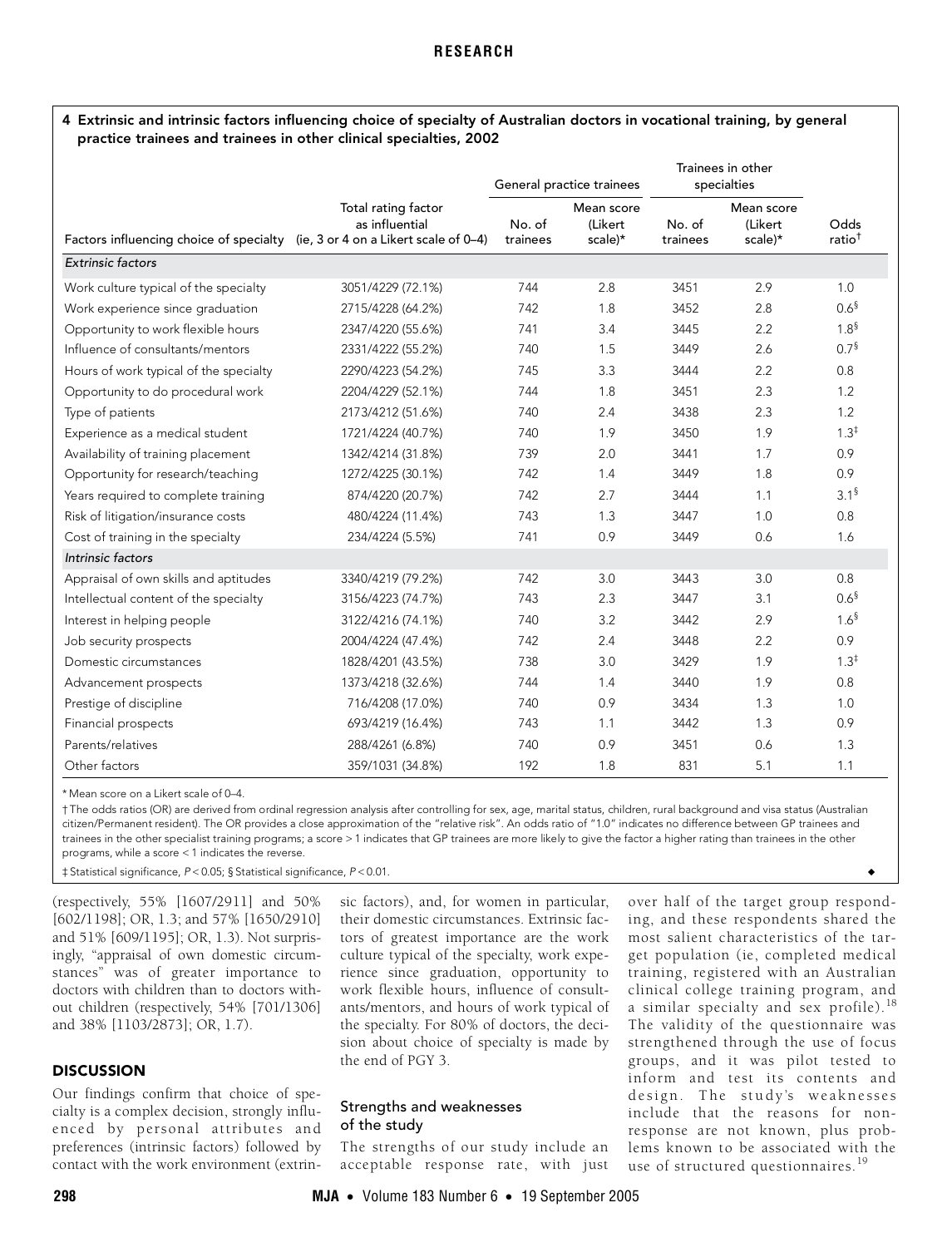| <b>Adult</b>                                                        |               |                         | Anaesth-                | Emergency        |                     | Paediatrics and  |                         | Obstetrics<br>pue<br>S |                     | Ophthal-           |
|---------------------------------------------------------------------|---------------|-------------------------|-------------------------|------------------|---------------------|------------------|-------------------------|------------------------|---------------------|--------------------|
| medicine <sup>t</sup>                                               |               | Surgery                 | esia <sup>‡</sup>       | medicine         | Psychiatry          | child health     | Radiology               | gynaecology            | Pathology           | mology             |
| $\frac{0}{1}$<br>Work culture typical of the specialty (n = 3485)   |               | 0.78                    | $\overline{5}$          | $\frac{0}{1}$    | 0.6 <sup>3</sup>    | <u>ي</u>         | $\overline{0}$          | $\sim 0$               | $\frac{8}{2}$       | 3.8                |
| Work experience since graduation (n = 3486)                         |               | 1.2                     | Ē,                      | $\frac{1}{21}$   | $\frac{6}{10}$      | $\frac{0}{1}$    | $\sim$                  | $\frac{6}{2}$          | 0.4                 | $\sim$             |
| $0.7$ <sup>1</sup><br>Opportunity to work flexible hours (n = 3479) |               | 0.4                     | 1.6                     | $3.3^{\circ}$    | $\ddot{5}$          |                  | $\frac{0}{1}$           | 0.4                    | $0.6^{\frac{5}{3}}$ | 5.8 <sup>6</sup>   |
| $\overline{12}$<br>Influence of consultants/mentors ( $n = 3482$ )  |               | $1.6^{1}$               | $\frac{6}{2}$           | $\frac{8}{2}$    | $\frac{8}{2}$       | $\frac{6}{2}$    | 0.7 <sup>§</sup>        | $0.\overline{8}$       | $\overline{5}$      | 0.4                |
| 0.9<br>Hours of work typical of the specialty (n = 3478)            |               | 0.7 <sup>5</sup>        | Ξ                       | $\sum$           | $\overline{0}$ .    | $0.5^{\degree}$  | $\frac{5}{1}$           | $\sim 0$               | $2.\overline{3}$    | $\overline{1}$     |
| $0.5^{\circ}$<br>Opportunity to do procedural work (n = 3485)       |               | $3.8^{\circ}$           | $2.3^{\circ}$           | $2.8^{\degree}$  | $0.2^{\frac{1}{1}}$ | $\frac{6}{10}$   | Ξ                       | $3.5^{\circ}$          | $0.3^{\circ}$       | $15.0^8$           |
| $\supseteq$<br>Type of patients (n = 3472)                          |               | 0.9                     | $0.5^{\frac{1}{1}}$     | 1.41             | 0.9                 | 2.6              | Ξ                       | 1.4                    | $\frac{6}{2}$       | $\tilde{=}$        |
| $0.8^{\degree}$<br>Experience as a medical student (n = 3484)       |               | $\overline{\mathbf{C}}$ | 0.9                     | $\frac{6}{2}$    | $1.4^{\frac{5}{3}}$ | Ņ                | 0.7 <sup>8</sup>        | $\overline{4}$         | $\frac{1}{2}$       | $\supseteq$        |
| 0.8 <sup>8</sup><br>Availability of training placement (n = 3475)   |               | $0.\overline{8}$        | $\overline{C}$          | $\overline{2}$   | $\tilde{=}$         | $\frac{8}{2}$    | 0.1                     | 1.8 <sup>8</sup>       | Ξ                   | $0.1$ <sup>§</sup> |
| Opportunity for research/teaching (n = 3483)                        | $12^{8}$      | $0.\overline{9}$        | $\overline{\mathbb{Z}}$ | 0.7 <sup>5</sup> | $0.\overline{8}$    | $\supseteq$      | $\overline{\mathbf{C}}$ | $\sum$                 | $1.6^{8}$           | $\overline{4}$     |
| Years required to complete training (n = 3482)                      | $\frac{1}{2}$ | $\overline{\mathbb{Z}}$ | $\frac{8}{2}$           | $\frac{6}{2}$    | $\frac{0}{1}$       | 4.               | $\supseteq$             | 0.7                    | $0.3$ <sup>11</sup> | 5.2                |
| Risk of litigation/insurance costs (n = 3481)                       |               | Ē                       | $\overline{C}$          | ني               | $\frac{6}{2}$       | $\overline{C}$   | 0.7                     | $\overline{11}$        | $\tilde{=}$         | 0.2                |
| $\overline{C}$<br>Cost of training in the specialty ( $n = 3482$ )  |               | $\tilde{\cdot}$         | $\supseteq$             | $\overline{2}$   | $\overline{11}$     | $\overline{6}$   | $\frac{2}{3}$           | $3.4^{\frac{5}{3}}$    | $2.3^{\circ}$       | r.                 |
| $\frac{6}{2}$<br>Other factors $(n = 838)$                          |               | $\frac{6}{2}$           | 0.1                     | $\overline{1}$   | $\frac{2}{3}$       | 0.8 <sup>8</sup> | 0.1                     | $\frac{6}{2}$          | $\overline{0}$      | 4                  |

### **RESEARCH**

# Strengths and weaknesses of the study in relation to other studies

The findings of our study are strengthened by the fact that they are similar to those of Davidson et al who reported that career choices of UK medical graduates were influenced by appraisal of their own skills and aptitudes and enthusiasm for the specialty.<sup>[16](#page-5-13)</sup> As in our study, these researchers noted that women doctors were more influenced by domestic circumstances and hours of work and working conditions than were male doctors. Our study extends knowledge about factors influencing choice of specialty by paying particular attention to factors amenable to change and to variation in these factors across disciplines.

# Implications for medical education and workforce policy

Our findings suggest that, for training programs and teaching facilities with recruitment problems, there should be a review of the work culture typical of the specialty, the opportunity for trainees to work flexible hours, the quality of supervision/mentoring provided to trainees, and trainee satisfaction with the hours they are required to work. Given the importance that women ascribe to being able to work flexible and reasonable hours, it is hardly surprising that several specialties are presently attracting a comparatively greater proportion of women into their training programs. These specialties have training programs that provide real opportunities for part-time training and, on average, trainees work about 45 hours per week. Our findings also suggest that these factors gain in importance as doctors grow older and have partners. Hence, these factors may become increasingly important to male doctors in the future, given the increasing age at which students now commence their medical studies.<sup>[8](#page-5-6)[,11](#page-5-8)</sup>

Our findings confirm that observations during medical school and PGY 1 are of great importance in medical graduate decisions about choice of specialty. Variation across specialties in the timing of specialty decision suggests that some disciplines, such as surgery and, to a lesser extent, general practice, ophthalmology and paediatrics and child health, may have developed more effective strategies during the medical school and PGY 1 years than other disciplines in assisting graduates to select their specialty.

# Unanswered questions and future research

<span id="page-4-0"></span>While our study answers some questions it raises others. Unanswered questions include what other factors are influential in choice of specialty (eg, training program information and recruitment processes), what factors lead doctors to change specialty, and why does the age and